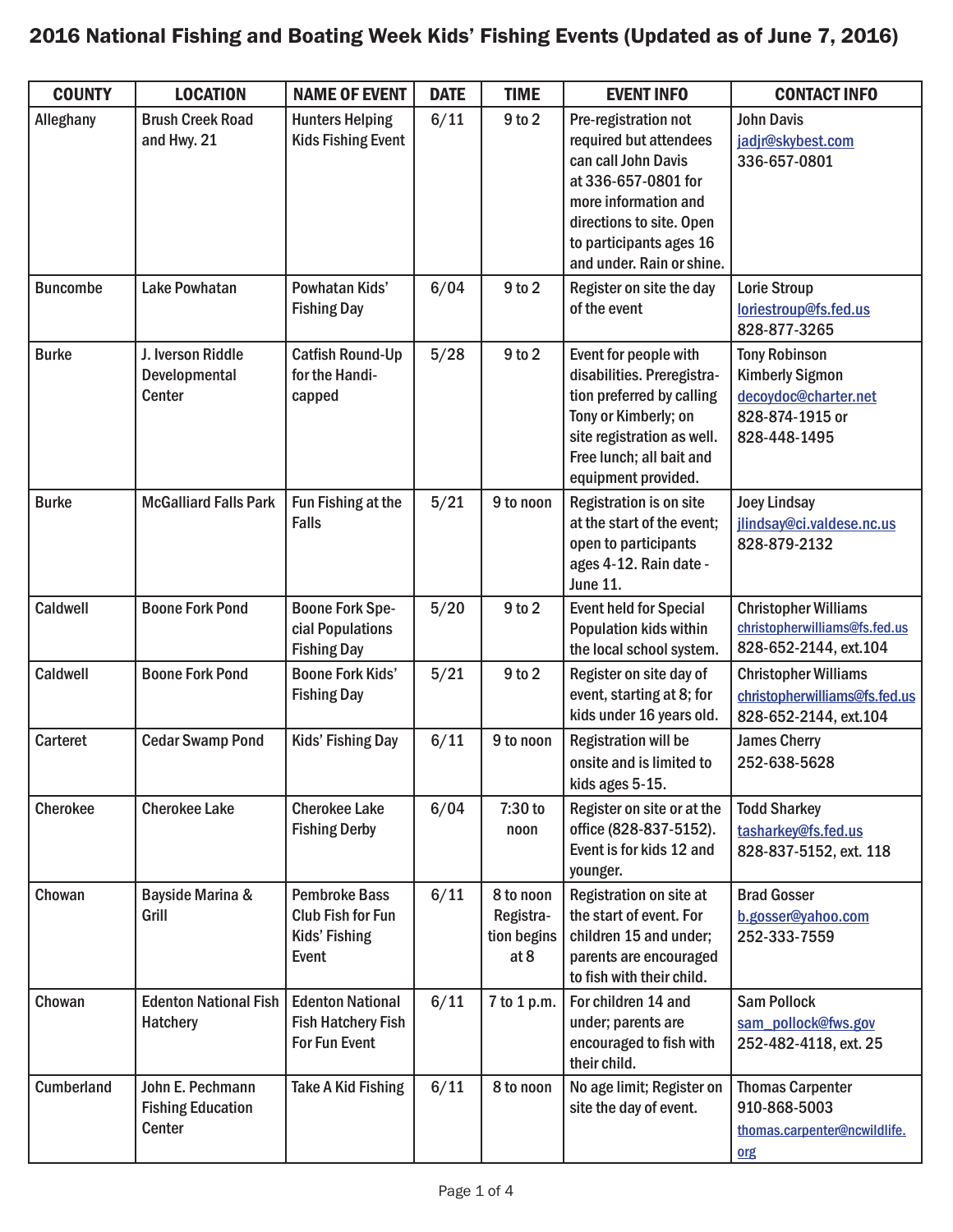## 2016 National Fishing and Boating Week Kids' Fishing Events (cont.)

| <b>COUNTY</b>   | <b>LOCATION</b>                                        | <b>NAME OF EVENT</b>                                    | <b>DATE</b> | <b>TIME</b>           | <b>EVENT INFO</b>                                                                                                                                                                                                                                                                 | <b>CONTACT INFO</b>                                                             |
|-----------------|--------------------------------------------------------|---------------------------------------------------------|-------------|-----------------------|-----------------------------------------------------------------------------------------------------------------------------------------------------------------------------------------------------------------------------------------------------------------------------------|---------------------------------------------------------------------------------|
| Edgecombe       | <b>Pell's Pond</b>                                     | <b>Pell's Pond Party</b>                                | 6/16        | 6 p.m.                | Fishing in a private<br>pond; hosted by Tarboro<br><b>Association of Saltwater</b><br>Sportsmen                                                                                                                                                                                   | <b>Jimmy Dupree</b><br>SKAangler@aol.com<br>252-883-9999                        |
| <b>Franklin</b> | <b>Lake Royale</b>                                     | Lake Royale Fish-<br>ing Derby                          | 6/04        | 10 to 2               | No registration required;<br>for kids 15 and younger.                                                                                                                                                                                                                             | <b>Mike Mullin</b><br>919-727-0449<br>mmullin10@nc.rr.com                       |
| <b>Franklin</b> | Ray Family Farms,<br>6913 Pearces Rd,<br>Louisburg, NC | Kids' Fishing<br>Event                                  | 6/11        | 1 p.m.                | Rods/reels/bait provid-<br>ed; talk about fisheries<br>biology/management at<br>start, ages 4-17. Bring<br>snacks/drinks/sun<br>screen                                                                                                                                            | Evan Cartabiano<br>evan.cartabiano@ncwildlife.<br>org                           |
| Graham          | <b>Santeetlah Creek</b>                                | <b>Santeetlah Creek</b><br>Kids' Fishing Day            | 6/04        | 9 to noon             | Pre-registration at U.S.<br>Forest Service office,<br>Cheoah Ranger Dist.,<br>Robbinsville. Or register<br>on site.                                                                                                                                                               | <b>Gina Rogers</b><br>grogers@fs.fed.us<br>828-479-6431                         |
| Guilford        | <b>Guilford-Mackintosh</b><br><b>Park and Marina</b>   | <b>Kids' Bank Fishing</b><br>in the Park                | 5/21        | 9 to noon             | Kids age 1-15, limited<br>to first 100 kids who reg-<br>ister. Grab bags, lunch,<br>drinks provided for all<br>kids. Must bring own<br>fishing rod. To register,<br>call the marina office.                                                                                       | <b>Steve Shaw</b><br>sshaw@ci.burlington.nc.us<br>336-449-2078                  |
| Guilford        | <b>Oak Hollow Lake</b>                                 | <b>Oak Hollow Lake</b><br>Kids' Fishing<br><b>Derby</b> | 6/04        | 8 to 10               | Pre-Registration is<br>required. Youth compete<br>in 4 age groups up to<br>15 yrs old. Prizes and<br>trophies area awarded<br>in each age group.<br>Limited to the first 125<br>kids. Register before<br>$5/22/2015$ by phone.<br>Sign in begins at 7:30<br>the day of the event. | <b>Vicki Fields</b><br>vicky.fields@highpointnc.gov<br>336-883-3494             |
| Guilford        | <b>Lake Higgins Pond</b>                               | Children's<br><b>Fishing Tourna-</b><br>ment            | 6/11        | 10 to 11<br>a.m.      | Preregistration will be<br>required. Ages 6-12.<br>One hour tournament in<br>the catfish pond. Event<br>link: www.greensboro-<br>nc.gov/lakes                                                                                                                                     | <b>Jennifer Phelps</b><br>jennifer.phelps@greensboro-nc.<br>gov<br>336-373-3739 |
| Guilford        | <b>Summerfield Commu-</b><br>nity Park                 | <b>Town of Summer-</b><br>field Fishing Derby           | 6/18        | 8:30 to<br>11:30 a.m. | Event is limited to 50<br>kids, 6-12. Participants<br>will receive a t-shirt,<br>prizes will be awarded.<br>Bring fishing pole if you<br>have one; some will be<br>provided. Register on-<br>line prior to the event.                                                             | <b>Cheryl Gore</b><br>CGore@Summerfieldgov.<br>com<br>336-643-8655              |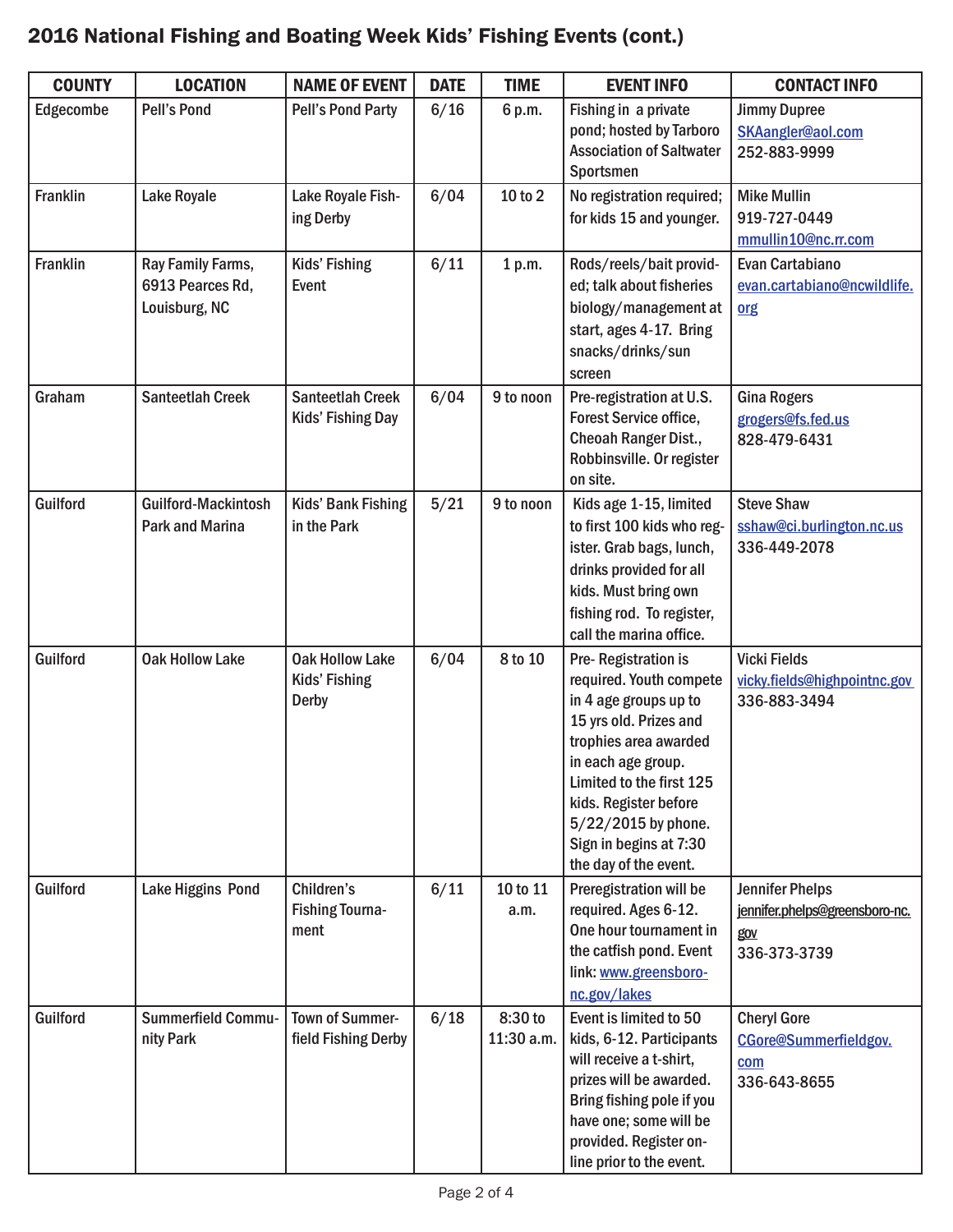## 2016 National Fishing and Boating Week Kids' Fishing Events (cont.)

| <b>COUNTY</b>     | <b>LOCATION</b>                                                    | <b>NAME OF EVENT</b>                                                       | <b>DATE</b> | <b>TIME</b>         | <b>EVENT INFO</b>                                                                                                                 | <b>CONTACT INFO</b>                                                                                             |
|-------------------|--------------------------------------------------------------------|----------------------------------------------------------------------------|-------------|---------------------|-----------------------------------------------------------------------------------------------------------------------------------|-----------------------------------------------------------------------------------------------------------------|
| Haywood           | <b>NCDA Test Farm</b>                                              | <b>Fishing Clinic</b>                                                      | 6/21        | 9 to 11             | Open to the first 15                                                                                                              | <b>Tanya Poole</b>                                                                                              |
|                   |                                                                    |                                                                            |             | a.m.                | kids who pre-register<br>by calling Tanya Poole.                                                                                  | tanya.poole@ncwildlife.org                                                                                      |
| <b>Jackson</b>    | <b>Cullowhee Creek</b>                                             | <b>Cullowhee Creek</b><br>Kids' Fishing Day                                | 6/04        | $9$ to $4$          | To register, call Jackson<br>Co., Parks & Rec; limited<br>to first 40 kids ages 7<br>to $12$                                      | <b>Richard Conley</b><br>poopaw3@yahoo.com<br>Jackson Co. Parks & Rec<br>828-557-0618                           |
| Lenoir            | <b>Neuseway Nature</b><br>Park                                     | <b>Kids Fishing Day</b>                                                    | 6/04        | 9 to noon           | Register onsite day of<br>event; open to kids 15<br>and younger                                                                   | <b>Spencer Hodges</b><br>252-527-5058<br>shodges@nssnc.com                                                      |
| <b>Macon</b>      | <b>Cliffside Lake</b>                                              | Kids' Fishing Day                                                          | 6/04        | 9 to 1              | Register on site day of<br>event; for kids ages 15<br>and younger                                                                 | <b>Richard McClure</b><br>rmcclure02@fs.fed.us<br>828-524-6441, ext. 421                                        |
| <b>Madison</b>    | <b>Max Patch Pond</b>                                              | Kids' Fishing Day                                                          | 6/11        | 9 to 2              | Register on site day of<br>the event. Event is for<br>participants 12 and<br>under.                                               | <b>Brandon Jones</b><br>(828) 682-6146<br>brandonjones@fs.fed.us                                                |
| <b>Mitchell</b>   | <b>Bakersville Creek</b><br><b>Walk</b><br><b>Bakersville</b>      | <b>Troutacular</b><br><b>Fishing Event</b>                                 | 6/04        | 7:30 to 3           | Register on site day of<br>event; for kids 15 and<br>younger. Free food for<br>kids at noon.                                      |                                                                                                                 |
| <b>Mitchell</b>   | <b>Riverside Park</b><br><b>Spruce Pine</b>                        | <b>Troutacular</b><br><b>Fishing Event</b>                                 | 6/04        | 7:30 to 1           | Register on site day of<br>event; for kids 15 and<br>younger. Free food for<br>kids at noon.                                      | <b>Adam Burleson</b><br>sprucepinelionsclub@gmail.<br>com                                                       |
| <b>Montgomery</b> | Kings Mtn. Point<br><b>Recreation Area at</b><br><b>Badin Lake</b> | Kids' Fishing Day                                                          | 6/11        | 9 to noon           | Register on site day of<br>the event.                                                                                             | <b>Deborah Walker</b><br>deborahwalker@fs.fed.us<br>910-576-6391                                                |
| <b>Nash</b>       | <b>Tar River Reservoir</b>                                         | 2100 Down East<br><b>Youth and Adult</b><br><b>Fishing Tourna-</b><br>ment | 6/04        | 5 a.m. to 2<br>p.m. | Youth fishing event in a<br>boat with adult volunteer                                                                             | Rodney Birth or Geno Mc-<br>Cree<br>252-299-0334<br>919 909 - 3212<br>geeque8@gmail.com<br>rbirth2008@gmail.com |
| <b>Onslow</b>     | <b>Orde Pond at Camp</b><br>Lejeune                                | Kids' Fishing Day                                                          | 6/04        | 9 to noon           | <b>Registration will be</b><br>onsite at the start of the<br>event. Limited to kids 15<br>and younger                             | <b>Martin Korenek</b><br>martin.korenek@usmc.mil<br>910-451-9384                                                |
| <b>Onslow</b>     | <b>Jacksonville Training</b><br>Academy                            | <b>Youth Fishing</b><br><b>Derby</b>                                       | 6/04        | 9 to noon           | <b>Registration will be on</b><br>site at the start of the<br>event. Prizes will be<br>awarded to kids 5-13.                      | Carol C. Trott<br>910-347-5332<br>carol_trott@onslowcountync.<br>gov                                            |
| Orange            | <b>Strayhorn Pond off</b><br>I-40 near Hillsborough                | <b>Youth Fishing</b><br>Rodeo                                              | 6/04        | 8:30 to<br>noon     | Register on site day of<br>the event; no age limit.<br>Bait is provided, partici-<br>pants should bring their<br>own fishing rod. | <b>Lee Barnes</b><br>lbames@orangecountync.<br>gov<br>$(919)$ 245-2668                                          |